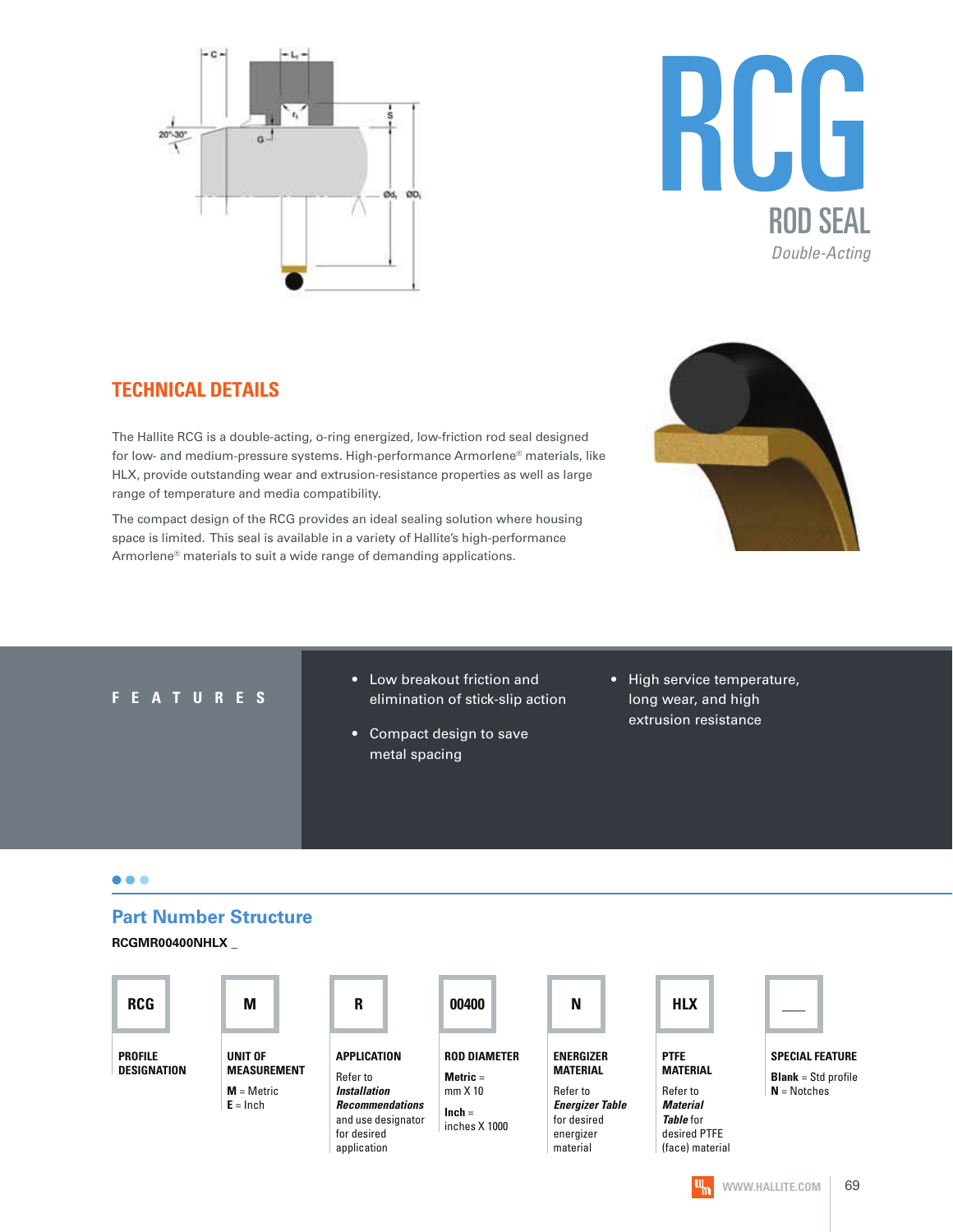#### **OPERATING CONDITIONS**

|                                 | metric          | inch             |  |
|---------------------------------|-----------------|------------------|--|
| <b>Maximum Speed</b>            | Up to 15.0m/sec | Up to 50.0ft/sec |  |
| <b>Temperature Range*</b>       | -45 to 200°C    | -49 to 392°F     |  |
| <b>Maximum Dynamic Pressure</b> | 200 bar         | 2900 psi         |  |

\*Dependent upon energizer used (NBR, FKM, etc.).

**NOTE**

Data given are maximum values and can apply depending on specific application. Maximum ratings of temperature, pressure, or operating speeds are dependent on fluid medium, surface, gap value, and other variables such as dynamic or static service. Maximum values are not intended for use together at the same time, e.g. max temperature and max pressure. Please contact your Hallite technical representative for application support.

#### **SURFACE FINISH RECOMMENDATIONS**

|                                             | metric             |                   |                   |                   | RMR*         |              |               |
|---------------------------------------------|--------------------|-------------------|-------------------|-------------------|--------------|--------------|---------------|
| <b>SURFACE ROUGHNESS</b>                    | <b>µMRA</b>        | <b>µMRZ</b>       | <b>µMRT</b>       | <b>µINRA</b>      | <b>µINRZ</b> | <b>µINRT</b> |               |
| <b>Dynamic Sealing Face Ød</b> <sub>1</sub> | $0.05 - 0.2$       | 1.3 max           | 2 max             | $2 - 8$           | 52 max       | 78 max       |               |
| <b>Static Sealing Face ØD</b> <sub>1</sub>  | 1.6 <sub>max</sub> | 7 max             | 10 <sub>max</sub> | $63 \text{ max}$  | $276$ max    | $394$ max    | $60\% - 90\%$ |
| <b>Static Housing Faces L1</b>              | 3.2 <sub>max</sub> | 10 <sub>max</sub> | 16 max            | $125 \text{ max}$ | 394 max      | $630$ max    |               |

\*RMR is measured at a depth of 25% of the Rz value based upon a reference level (zero line) at 5% material/bearing area.

#### **ENERGIZER TABLE**

| <b>ENERGIZER MATERIAL</b><br>(SHORE A) | <b>ENERGIZER</b><br><b>TYPE</b> | <b>ENERGIZER</b><br><b>DESIGNATION</b> | <b>ENERGIZER OPERATING</b><br><b>TEMPERATURE°C</b> | <b>ENERGIZER OPERATING</b><br><b>TEMPERATURE<sup>o</sup>F</b> |  |
|----------------------------------------|---------------------------------|----------------------------------------|----------------------------------------------------|---------------------------------------------------------------|--|
| <b>NBR - 70A</b>                       | 0-Ring                          | N                                      | $-30$ to $100^{\circ}$ C                           | $-22$ to 212°F                                                |  |
| NBR - 70A Low temp.                    | 0-Ring                          | L                                      | -45 to 80°C                                        | -49 to 176°F                                                  |  |
| <b>FKM - 75A</b>                       | 0-Ring                          | F                                      | $-10$ to 200 $^{\circ}$ C                          | 14 to 392°F                                                   |  |
| <b>EPDM - 70A</b>                      | 0-Rina                          | E                                      | -45 to 145 $\mathrm{^{\circ}C}$                    | -49 to 293°F                                                  |  |
| <b>HNBR - 70A</b>                      | 0-Ring                          | H                                      | -25 to 150°C                                       | $-13$ to $302$ °F                                             |  |
| <b>NBR - 90A</b>                       | 0-Ring                          | $\Omega$                               | $-30$ to $100^{\circ}$ C                           | $-22$ to 212°F                                                |  |
| <b>HNBR - 90A</b>                      | 0-Ring                          | U                                      | -25 to 150°C                                       | $-13$ to $302$ °F                                             |  |
| No Energizer*                          | None                            | X                                      |                                                    |                                                               |  |

\*Seal ratings are based upon capabilities of its matched material components. Hallite cannot rate seal performance when the seal is mixed with other manufacturers' energizers/components.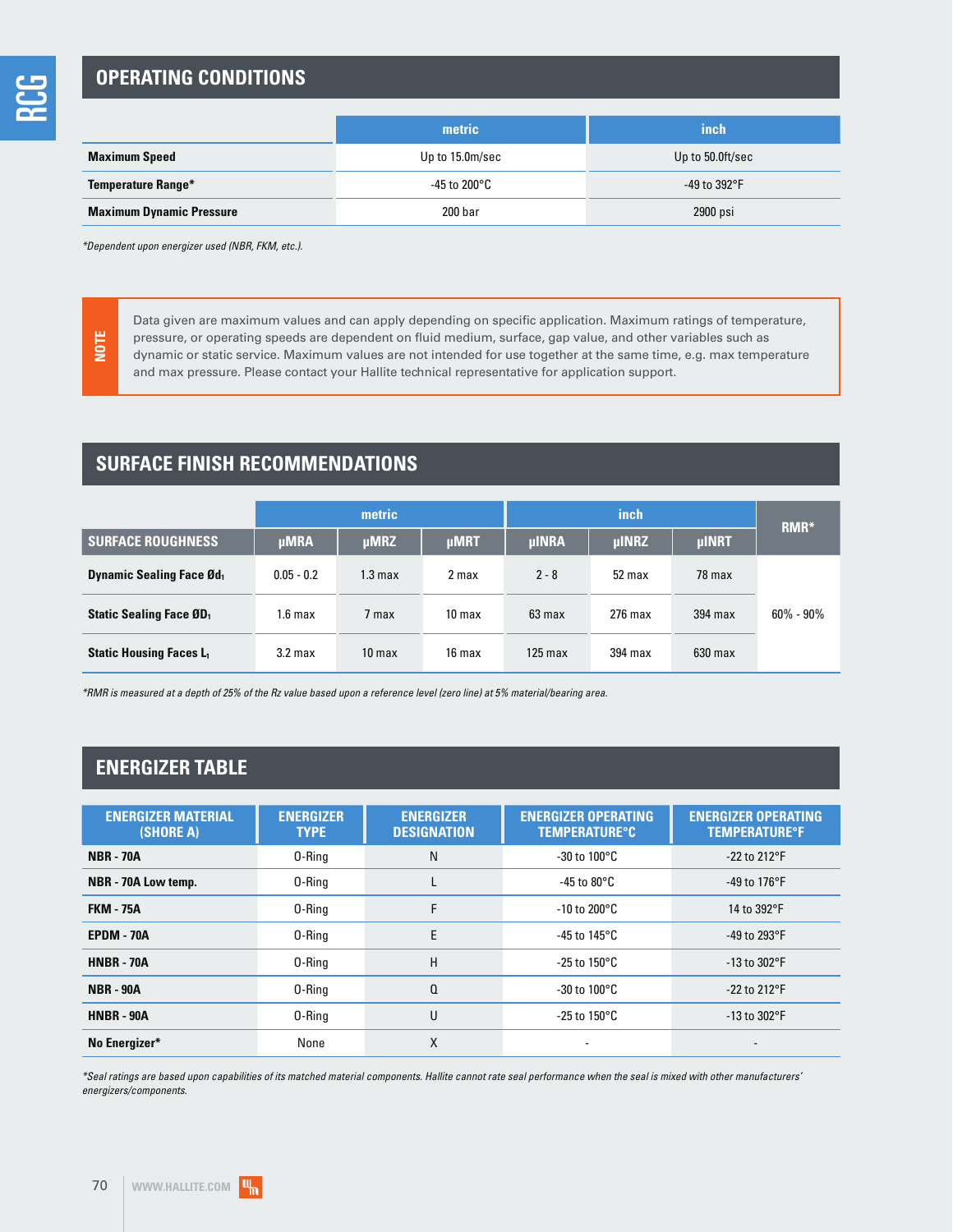| <b>MATERIAL FEATURES</b><br><b>AND APPLICATIONS</b>                                                                                                                                                                                                       | <b>FILLER</b>                        | <b>MATERIAL<br/>DESIGNATOR</b> | <b>COLOR</b>          | 호<br>⊇<br>ERAT<br><b>RANGE°C</b><br>$\overline{\phantom{a}}$<br>큮 | <b>TEMPERATURE<br/>RANGE°F</b> | <b>MAXIMUM DYNAMIC</b><br>PRESSURE - BAR | MAXIMUM DYNAMIC<br>Pressure - PSI |
|-----------------------------------------------------------------------------------------------------------------------------------------------------------------------------------------------------------------------------------------------------------|--------------------------------------|--------------------------------|-----------------------|-------------------------------------------------------------------|--------------------------------|------------------------------------------|-----------------------------------|
| <b>ARMORLENE® HLX</b><br>• Standard material for hydraulic applications<br>• High compressive strength<br>• Excellent extrusion resistance<br>• Extended wear resistance                                                                                  | Special<br><b>Bronze</b><br>Compound | <b>HLX</b>                     | Gold                  | -73 to 288 $^{\circ}$ C                                           | $-100$ to 550°F                | 200 <sub>bar</sub>                       | 2900 psi                          |
| <b>ARMORLENE<sup>®</sup> HCF</b><br>• Excellent in lubricating and non-lubricating<br>hydraulic fluids (includes water)<br>w/o zinc content<br>• Not recommended for gas<br>sealing applications<br>• Not recommended for electrical<br>conductive fluids | Carbon<br><b>Fiber Filled</b>        | <b>HCF</b>                     | Gray/<br><b>Black</b> | -73 to 260°C                                                      | -100 to 500°F                  | 200 <sub>bar</sub>                       | 2900 psi                          |
| <b>ARMORLENE<sup>®</sup> 700</b><br>• Excellent in all hydraulic fluids<br>• Recommended for hard mating<br>surfaces only<br>• Low friction and no stick-slip                                                                                             | Unfilled                             | 700                            | White                 | -184 to 204°C                                                     | -300 to 400°F                  | 200 <sub>bar</sub>                       | 2900 psi                          |
| <b>ARMORLENE® 711</b><br>• Excellent in all lubricating fluids and<br>pneumatic applications<br>• High chemical resistance<br>• Excellent extrusion resistance<br>• Excellent wear properties                                                             | 25% Carbon/<br>Graphite              | 711                            | <b>Black</b>          | -73 to 288°C                                                      | -100 to 550°F                  | 200 <sub>bar</sub>                       | 2900 psi                          |
| <b>748 - UHMWPE</b><br>• Excellent impact resistance<br>• Good dielectrical properties<br>• Excellent abrasion resistance<br>• Low coefficient of friction                                                                                                | Standard                             | 748                            |                       | Translucent -184 to 82°C                                          | -300 to 180°F                  | 200 <sub>bar</sub>                       | 2900 psi                          |

**MATERIALS**

For other material options consult the Master Materials Index at the front of the catalog. If you do not find the material that you require, please contact your local Hallite sales office.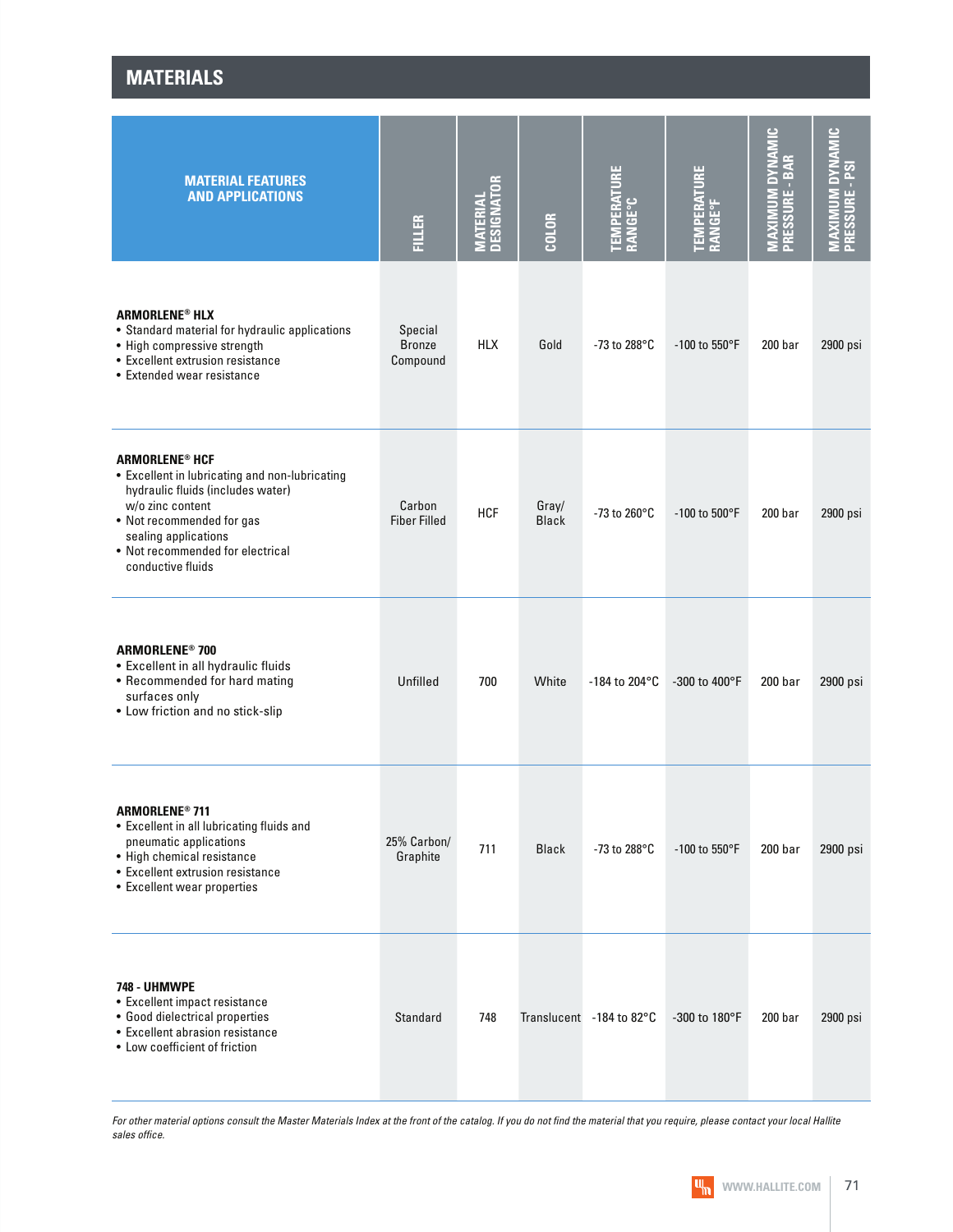#### **INSTALLATION RECOMMENDATIONS**

| metric                                         |                           |                        |                |                          |                                           |                                    |  |
|------------------------------------------------|---------------------------|------------------------|----------------|--------------------------|-------------------------------------------|------------------------------------|--|
| ROD DIAMETER Ød <sub>1</sub> f8/h9             | <b>GROOVE</b><br>DIAMETER | <b>GROOVE</b><br>WIDTH | <b>RADIUS</b>  | <b>GROOVE</b><br>SECTION | <b>US</b><br>EAR<br>ã<br>Σ<br><b>ان</b> ت | <b>O-RING<br/>CROSS</b><br>SECTIOI |  |
| <b>DIAMETER RANGE</b>                          | $ØD1$ H9                  | $L_1 + 0.02$           |                | $\mathbf{s}$             | Up to                                     | <b>0-Ring</b>                      |  |
| <b>Standard Duty</b><br><b>Application - R</b> |                           |                        | r <sub>1</sub> |                          | <b>200 bar</b>                            |                                    |  |
| $4.0 - 7.9$                                    | $d_1 + 4.0$               | 2.00                   | 0.5            | 2.00                     | 0.05                                      | 1.78                               |  |
| $8.0 - 18.9$                                   | $d_1 + 6.0$               | 2.85                   | 0.5            | 3.00                     | 0.08                                      | 2.62                               |  |
| $19.0 - 37.9$                                  | $d_1 + 7.5$               | 3.80                   | 0.5            | 3.75                     | 0.08                                      | 3.53                               |  |
| $38.0 - 119.9$                                 | $d_1 + 12.5$              | 5.60                   | 0.9            | 6.25                     | 0.10                                      | 5.33                               |  |
| $120.0 - 164.9$                                | $d_1 + 15.0$              | 7.55                   | 0.9            | 7.50                     | 0.10                                      | 6.99                               |  |
| 165.0 - 219.9                                  | $d_1 + 18.0$              | 7.55                   | 0.9            | 9.00                     | 0.10                                      | 6.99                               |  |
| $220.0 - 400.0$                                | $d_1 + 24.0$              | 7.55                   | 0.9            | 12.00                    | 0.10                                      | 6.99                               |  |

\*Radial Clearance G max. = maximum permissible gap all on one side using min. rod diameter and max. clearance diameter.

| metric                                         |                         |                             |                |            |                |               |
|------------------------------------------------|-------------------------|-----------------------------|----------------|------------|----------------|---------------|
| <b>ROD DIAMETER ØD<sub>1</sub> F7/H8</b>       | -<br><b>GRO</b><br>DIAN | ш<br><b>GROOVE</b><br>WIDTH | <b>RADIUS</b>  | c<br>GROOT | ଌ<br>င္ ၁ ၁    | ေ ၁ တ         |
| <b>DIAMETER RANGE</b>                          |                         |                             |                |            | Up to          |               |
| <b>Standard Duty</b><br><b>Application - S</b> | $ØD1$ H9                | $L_1 + 0.02$                | r <sub>1</sub> | lS.        | <b>200 bar</b> | <b>0-Ring</b> |
| $10.0 - 22.0$                                  | $d_1 + 6.2$             | 3.20                        | 0.5            | 3.1        | 0.08           | 2.40          |
| $22.1 - 56.0$                                  | $d_1 + 7.2$             | 4.00                        | 0.5            | 3.6        | 0.08           | 3.00          |
| $56.1 - 100.0$                                 | $d_1 + 12.2$            | 7.50                        | 0.9            | 6.1        | 0.10           | 5.70          |

\*Radial Clearance G max. = maximum permissible gap all on one side using min. rod diameter and max. clearance diameter.

|                                                | inch                                        |                           |                        |                |                                        |                                        |
|------------------------------------------------|---------------------------------------------|---------------------------|------------------------|----------------|----------------------------------------|----------------------------------------|
| <b>ROD DIAMETER Ød<sub>1</sub> f8/h9</b>       |                                             | <b>GROOVE</b><br>DIAMETER | <b>GROOVE</b><br>WIDTH | <b>RADIUS</b>  | <b>SP</b><br>É<br>Ξ<br>ਕ ਜੁੜ<br>ਬੁਜ਼ੁਬ | ē<br><b>O-RING</b><br>CROSS<br>SECTION |
|                                                | <b>DIAMETER RANGE</b>                       |                           | $L_1 + 0.008$          |                | Up to                                  | 0-Ring                                 |
| <b>Standard Duty</b><br><b>Application - R</b> | <b>Light Duty</b><br><b>Application - L</b> | $$D1$ H <sub>9</sub>      |                        | r <sub>1</sub> | <b>2900 psi</b>                        |                                        |
| $0.250 - 0.999$                                | $1.000 - 2.499$                             | $d_1 + 0.172$             | 0.079                  | 0.020          | 0.002                                  | 0.070                                  |
| $1.000 - 2.499$                                | $2.500 - 3.499$                             | $d_1 + 0.236$             | 0.112                  | 0.020          | 0.003                                  | 0.103                                  |
| $2.500 - 3.499$                                | $3.500 - 4.499$                             | $d_1 + 0.363$             | 0.149                  | 0.030          | 0.003                                  | 0.139                                  |
| $3.500 - 4.499$                                | $4.500 - 5.999$                             | $d_1 + 0.491$             | 0.221                  | 0.050          | 0.004                                  | 0.210                                  |
| $4.500 - 5.999$                                |                                             | $d_1 + 0.593$             | 0.297                  | 0.060          | 0.004                                  | 0.275                                  |
| $6.000 - 7.999$                                |                                             | $d_1 + 0.718$             | 0.297                  | 0.060          | 0.004                                  | 0.275                                  |
| $8.000 - 15.000$                               |                                             | $d_1 + 0.968$             | 0.297                  | 0.060          | 0.004                                  | 0.275                                  |

\*Radial Clearance G max. = maximum permissible gap all on one side using min. rod diameter and max. clearance diameter.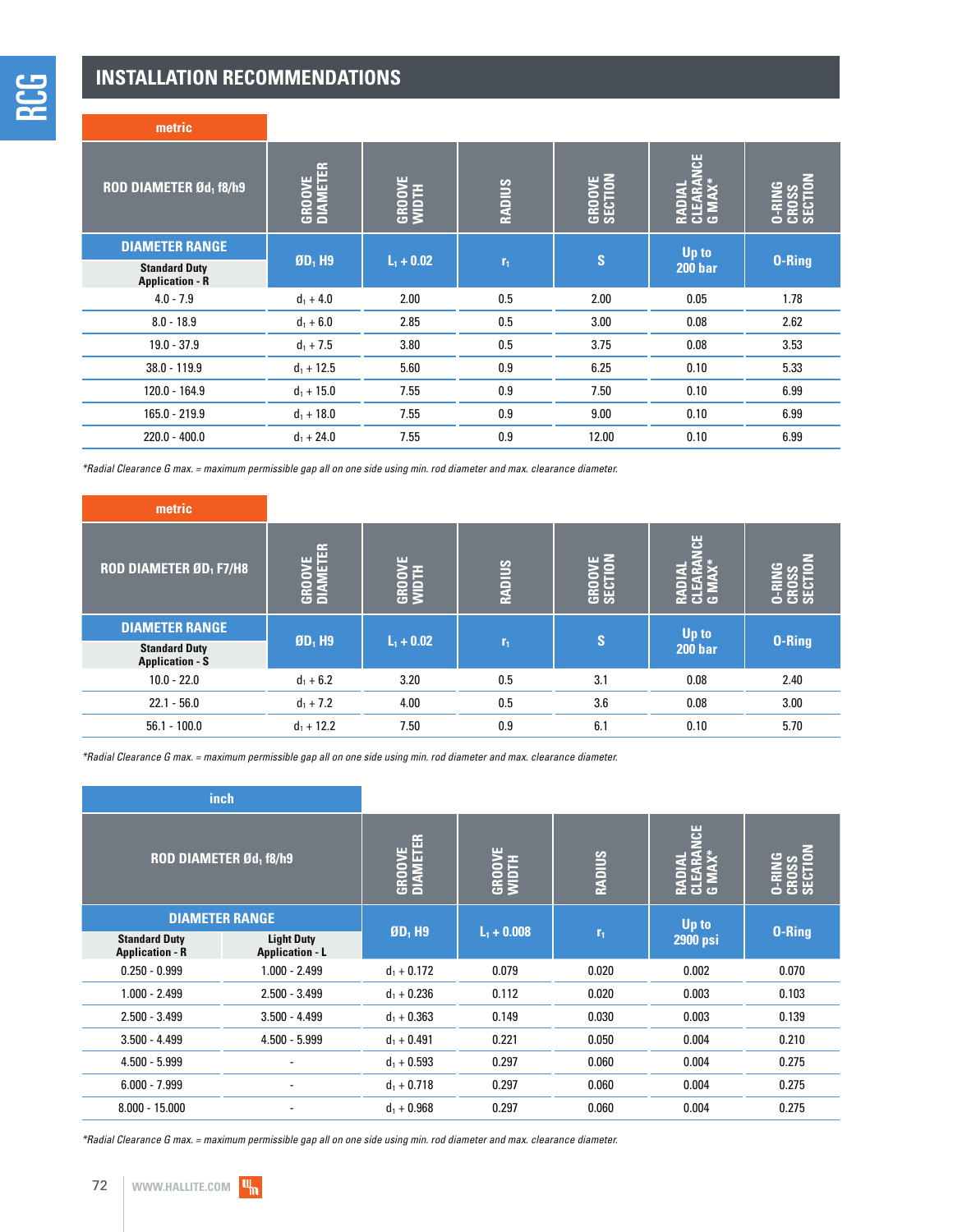

## RCG ROD SEAL Double-Acting

### **PART NUMBER RANGE (METRIC)\***

| metric            |                |             |                    | metric            |                |             |                    |
|-------------------|----------------|-------------|--------------------|-------------------|----------------|-------------|--------------------|
| Ød <sub>1</sub>   | $\overline{a}$ | z,          | <b>PART NUMBER</b> | Ød <sub>1</sub>   | $\overline{a}$ | E.          | <b>PART NUMBER</b> |
| <b>Tol. f8/h9</b> | <b>Tol. H9</b> | Tol. $+0.2$ |                    | <b>Tol. f8/h9</b> | Tol. H9        | Tol. $+0.2$ |                    |
| 7.0               | 11.0           | 2.00        | RCGMR00070****     | 36.0              | 43.2           | 4.00        | RCGMS00360****     |
| 9.0               | 15.0           | 2.85        | RCGMR00090****     | 38.0              | 45.2           | 4.00        | RCGMS00380****     |
| 10.0              | 16.0           | 2.85        | RCGMR00100****     | 40.0              | 47.2           | 4.00        | RCGMS00400****     |
| 10.0              | 16.2           | 3.20        | RCGMS00100****     | 40.0              | 52.5           | 5.60        | RCGMR00400****     |
| 12.0              | 18.0           | 2.85        | RCGMR00120****     | 42.0              | 49.2           | 4.00        | RCGMS00420****     |
| 12.0              | 18.2           | 3.20        | RCGMS00120****     | 42.0              | 54.5           | 5.60        | RCGMR00420****     |
| 14.0              | 20.0           | 2.85        | RCGMR00140****     | 45.0              | 52.2           | 4.00        | RCGMS00450****     |
| 14.0              | 20.2           | 3.20        | RCGMS00140****     | 45.0              | 57.5           | 5.60        | RCGMR00450****     |
| 15.0              | 21.2           | 3.20        | RCGMS00150****     | 48.0              | 55.2           | 4.00        | RCGMS00480****     |
| 16.0              | 22.0           | 2.85        | RCGMR00160****     | 50.0              | 57.2           | 4.00        | RCGMS00500****     |
| 16.0              | 22.2           | 3.20        | RCGMS00160****     | 50.0              | 62.5           | 5.60        | RCGMR00500****     |
| 18.0              | 24.0           | 2.85        | RCGMR00180****     | 52.0              | 59.2           | 4.00        | RCGMS00520****     |
| 18.0              | 24.2           | 3.20        | RCGMS00180****     | 55.0              | 62.2           | 4.00        | RCGMS00550****     |
| 20.0              | 26.2           | 3.20        | RCGMS00200****     | 55.0              | 67.5           | 5.60        | RCGMR00550****     |
| 20.0              | 27.5           | 3.80        | RCGMR00200****     | 56.0              | 63.2           | 4.00        | RCGMS00560****     |
| 22.0              | 28.2           | 3.20        | RCGMS00220****     | 60.0              | 72.2           | 7.50        | RCGMS00600****     |
| 22.0              | 29.5           | 3.80        | RCGMR00220****     | 60.0              | 72.5           | 5.60        | RCGMR00600****     |
| 25.0              | 32.5           | 3.80        | RCGMR00250****     | 63.0              | 75.2           | 7.50        | RCGMS00630****     |
| 25.0              | 32.2           | 4.00        | RCGMS00250****     | 63.0              | 75.5           | 5.60        | RCGMR00630****     |
| 28.0              | 35.5           | 3.80        | RCGMR00280****     | 65.0              | 77.2           | 7.50        | RCGMS00650****     |
| 28.0              | 35.2           | 4.00        | RCGMS00280****     | 65.0              | 77.5           | 5.60        | RCGMR00650****     |
| 30.0              | 37.5           | 3.80        | RCGMR00300****     | 70.0              | 82.2           | 7.50        | RCGMS00700****     |
| 30.0              | 37.2           | 4.00        | RCGMS00300****     | 70.0              | 82.5           | 5.60        | RCGMR00700****     |
| 32.0              | 39.5           | 3.80        | RCGMR00320****     | 75.0              | 87.2           | 7.50        | RCGMS00750****     |
| 32.0              | 39.2           | 4.00        | RCGMS00320****     | 75.0              | 87.5           | 5.60        | RCGMR00750****     |
| 35.0              | 42.5           | 3.80        | RCGMR00350****     | 80                | 92.2           | 7.50        | RCGMS00800****     |
| 35.0              | 42.2           | 4.00        | RCGMS00350*****    | 80                | 92.5           | 5.60        | RCGMR00800****     |
| 36.0              | 43.5           | 3.80        | RCGMR00360****     | 85                | 97.2           | 7.50        | RCGMS00850****     |

 $|\Psi_{\mathbf{n}}|$ WWW.HALLITE.COM | 73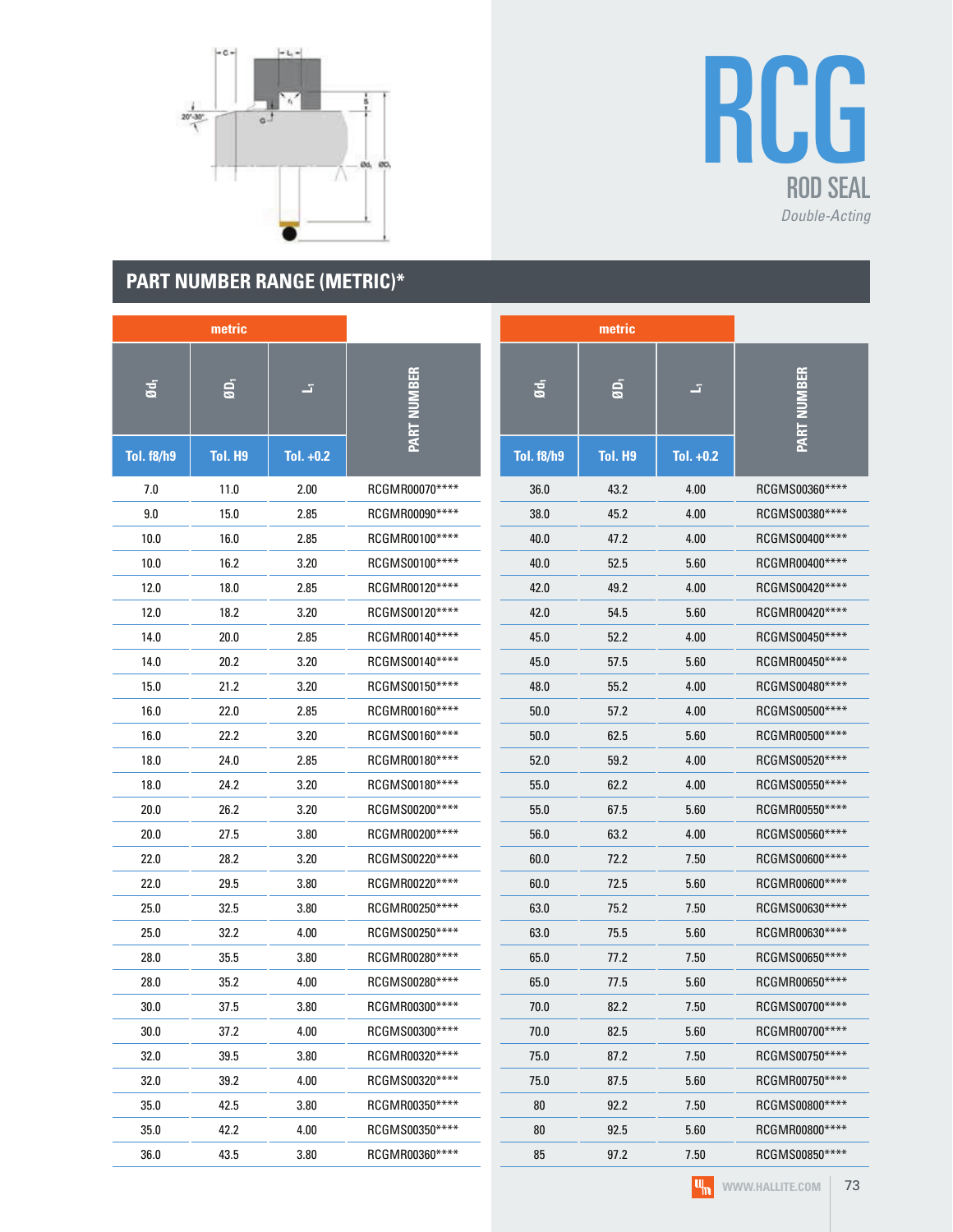



### **PART NUMBER RANGE (METRIC)\* PART NUMBER RANGE (INCH)\***

|                   | metric  |             |                |
|-------------------|---------|-------------|----------------|
| ød,               | é,      | F           | PART NUMBER    |
| <b>Tol. f8/h9</b> | Tol. H9 | Tol. $+0.2$ |                |
| 85.0              | 97.5    | 5.60        | RCGMR00850**** |
| 90.0              | 102.2   | 7.50        | RCGMS00900**** |
| 90.0              | 102.5   | 5.60        | RCGMR00900**** |
| 92.0              | 104.5   | 5.60        | RCGMR00920**** |
| 95.0              | 107.2   | 7.50        | RCGMS00950**** |
| 100.0             | 112.2   | 7.50        | RCGMS01000**** |
| 100.0             | 112.5   | 5.60        | RCGMR01000**** |
| 105.0             | 117.5   | 5.60        | RCGMR01050**** |
| 110.0             | 122.5   | 5.60        | RCGMR01100**** |
| 115.0             | 127.5   | 5.60        | RCGMR01150**** |
| 120.0             | 135.0   | 7.55        | RCGMR01200**** |
| 125.0             | 140.0   | 7.55        | RCGMR01250**** |
| 130.0             | 145.0   | 7.55        | RCGMR01300**** |
| 140.0             | 155.0   | 7.55        | RCGMR01400**** |
| 150.0             | 165.0   | 7.55        | RCGMR01500**** |
| 160.0             | 175.0   | 7.55        | RCGMR01600**** |
| 200.0             | 218.0   | 7.55        | RCGMR02000**** |

\*Please contact Hallite for custom sizes, material selection, or seal design.

|                   | inch           |             |                 |
|-------------------|----------------|-------------|-----------------|
| ਫ਼                | Ġ,             | F           | ART NIIMBER     |
| <b>Tol. f8/h9</b> | <b>Tol. H9</b> | Tol. +0.008 |                 |
| 0.250             | 0.422          | 0.079       | RCGER00250****  |
| 0.312             | 0.484          | 0.079       | RCGER00312****  |
| 0.375             | 0.547          | 0.079       | RCGER00375****  |
| 0.437             | 0.609          | 0.079       | RCGER00437****  |
| 0.500             | 0.672          | 0.079       | RCGER00500****  |
| 0.562             | 0.734          | 0.079       | RCGER00562****  |
| 0.625             | 0.797          | 0.079       | RCGER00625****  |
| 0.687             | 0.859          | 0.079       | RCGER00687****  |
| 0.750             | 0.922          | 0.079       | RCGER00750****  |
| 0.812             | 0.984          | 0.079       | RCGER00812****  |
| 0.875             | 1.047          | 0.079       | RCGER00875****  |
| 0.937             | 1.109          | 0.079       | RCGER00937****  |
| 1.000             | 1.236          | 0.112       | RCGER01000****  |
| 1.062             | 1.298          | 0.112       | RCGER01062****  |
| 1.125             | 1.361          | 0.112       | RCGER01125****  |
| 1.187             | 1.423          | 0.112       | RCGER01187****  |
| 1.250             | 1.486          | 0.112       | RCGER01250****  |
| 1.312             | 1.548          | 0.112       | RCGER01312****  |
| 1.375             | 1.611          | 0.112       | RCGER01375****  |
| 1.437             | 1.673          | 0.112       | RCGER01437****  |
| 1.500             | 1.736          | 0.112       | RCGER01500****  |
| 1.562             | 1.798          | 0.112       | RCGER01562****  |
| 1.625             | 1.861          | 0.112       | RCGER01625****  |
| 1.687             | 1.923          | 0.112       | RCGER01687****  |
| 1.750             | 1.986          | 0.112       | RCGER01750****  |
| 1.812             | 2.048          | 0.112       | RCGER01812****  |
| 1.875             | 2.111          | 0.112       | RCGER01875 **** |
| 1.937             | 2.173          | 0.112       | RCGER01937****  |